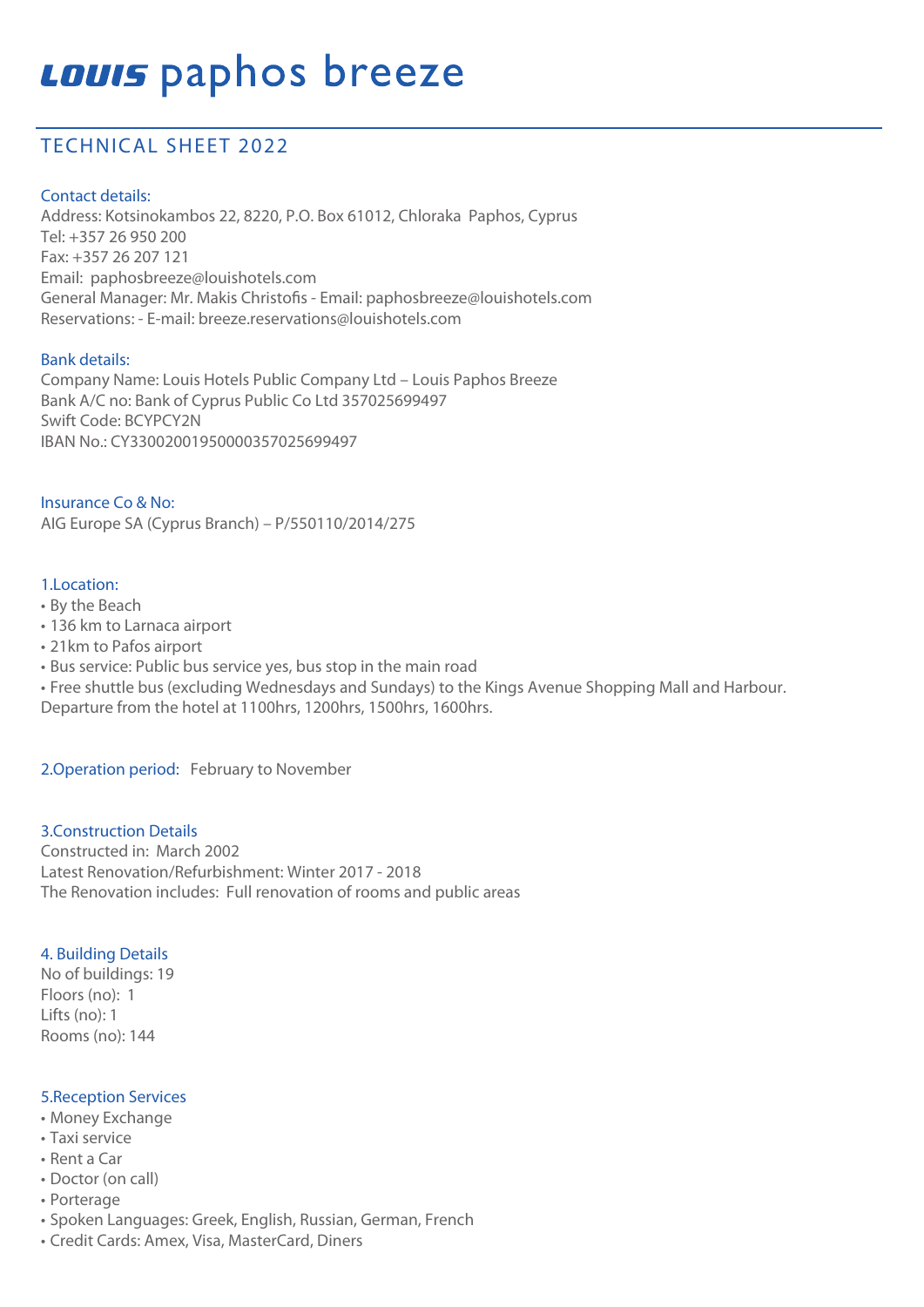#### 6. Rooms

| Quantity | Room types                               | Garden / Pool view | Max of pax     | Dimension in sq meters |
|----------|------------------------------------------|--------------------|----------------|------------------------|
| 12       | Superior Studios Inland View             |                    | 2              | 38 m2                  |
| 24       | Superior Studios Pool View/Side Sea View |                    | 2              | 38 m2                  |
| 4        | Superior Studios Front Sea View          |                    | $\overline{2}$ | 38 m2                  |
| 40       | One bedroom suites Inland View           |                    | 4              | 41 m2                  |
| 51       | One bedroom suites Pool/Side Sea View    |                    | 4              | 41 m2                  |
| 13       | One bedroom suites Front Sea View        |                    | 4              | 41 m <sub>2</sub>      |

#### 7. General Room Facilities

Room type: All

- Luxury Orthopaedic bed
- Bathroom
- Bathroom amenities
- Shower
- W.C.
- Non-smoking
- Spacious verandas or terraces
- Direct Dial Telephone
- LED Sat-TV
- Air condition:

Hours of operation: 24 hrs,

- Mini Fridge
- Hairdryer
- Safety Box (free of charge)
- Tea & Coffee making facilities
- Free wi-fi connection
- Welcome treat upon arrival

#### 8.Cleaning

Cleaning: 7 days a week Change of linen / towels: every 3 days - Ecosystem (on guest request)

#### 9. Facilities for Handicapped

• Ramps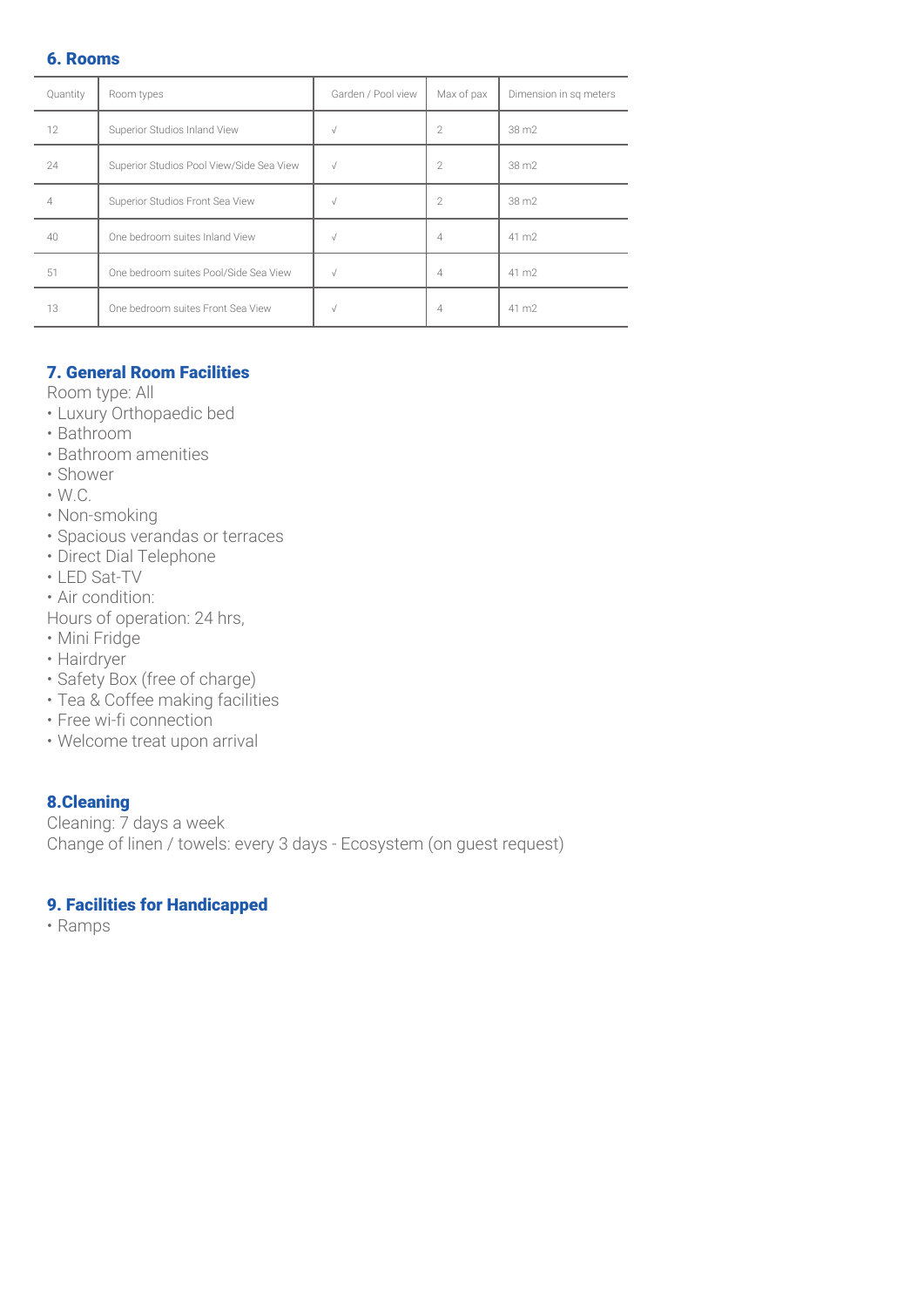#### 10. Restaurants/Bars - Food and Beverage

| Name                                     | Indoor/outdoor | Reserv. Required | Non smok. | Air cond.  | Opening Hours   | Buffet/ A la carte | Meals     | Special meals |
|------------------------------------------|----------------|------------------|-----------|------------|-----------------|--------------------|-----------|---------------|
| Bars                                     | 3              |                  |           | $\sqrt{}$  |                 |                    |           |               |
| Rigani Main Restaurant                   |                |                  |           | $\sqrt{}$  | $12.30 - 15.00$ | Buffet             | Breakfast |               |
|                                          |                |                  |           |            |                 |                    | Lunch     |               |
|                                          |                |                  |           |            |                 |                    | Dinner    |               |
| Themed Restaurant<br>' Meze by Elliniko' |                |                  |           | $\sqrt{ }$ | $19.00 - 22.00$ | Set menu           | Dinner    |               |

#### *\* Offered in Premium All Inclusive*

#### Theme Nights:

- Nightly
- Theme night: Cyprus, Mexican, International, Asian, Italian, Gourmet, Carvery
- Lunch Boxes for Premium All Inclusive Clients on Excursions are available

#### 11. Swimming Facilities

| Quantity      | Description  | Fresh water | Heated | Separate |
|---------------|--------------|-------------|--------|----------|
|               | Indoor       | Yes         | Yes    | Yes      |
| $\mathcal{P}$ | Outdoor      | Yes         |        | Yes      |
|               | Kids outdoor | Yes         |        | Yes      |

#### 12. Main Outdoor pool

- Shape: Free Shape
- Dimensions: 466 sq.m.
- Water: Fresh
- Depth: 110cm-135cm
- Sunbeds & Umbrellas without charge
- Pool towels

#### 13. Kids Pool

- Shape: Free Shape
- Dimensions: 19 sq.m.
- Water: Fresh
- Depth: 43cm

#### 14. Outdoor Pool 2

- Shape: Free Shape
- Dimensions: 165 sq.m.
- Water: Fresh
- Depth: 140 cm
- Sunbeds & Umbrellas without charge
- Pool towels

#### 15. Indoor Pool

- Shape: Rectangular (with Jacuzzi)
- Dimensions: 127 sq.m.
- Water: Fresh
- Depth: 120cm
- Pool towels